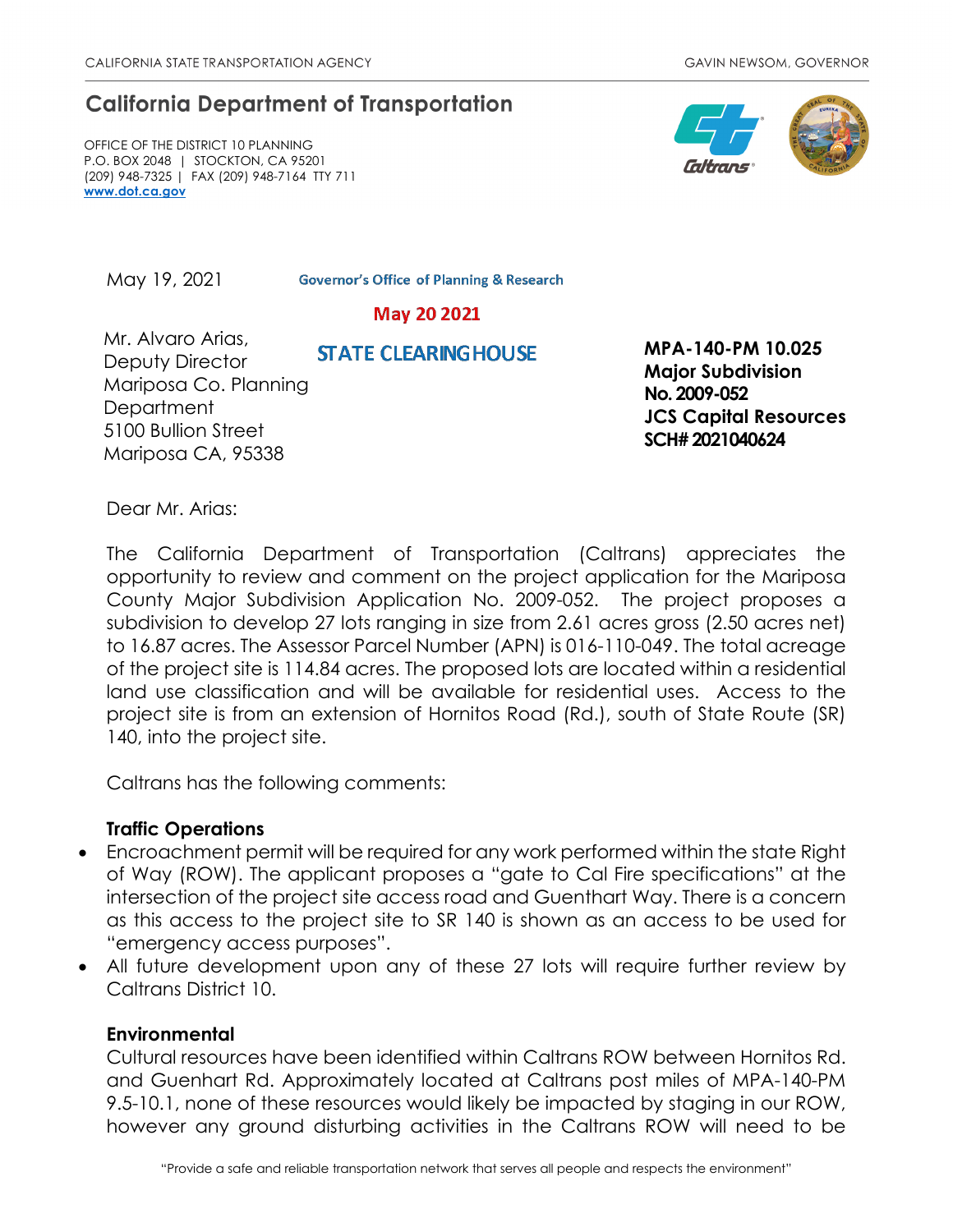Mr. Alvaro Arias, Deputy Director May 19, 2021 Page 2

reviewed by Caltrans District 10 office of Environmental through the Encroachment Permit process and additional studies may be requested. If this subdivision will require reasonably foreseeable future work within our ROW, those impacts should be analyzed in this environmental document, and should not be analyzed under separate environmental clearance.

### **Hydrology**

Based on information provided in this report, there will be a significant increase in impervious surface, permanent Best Management Practices, Grading Plans, and Drainage Plans, are not provided to evaluate if proper mitigations are taken to ensure that no additional runoff is introduced to the State ROW.

• Caltrans Hydraulics requests review of the following: Grading Plans and Drainage Plans (including permanent Best management practices, permanent vegetation, runoff storage, etc.).

If any future project construction activities encroach into the Caltrans ROW, the project proponent must submit the application for an Encroachment Permit to the Caltrans District 10 Encroachment Permit Office. Appropriate environmental studies must be submitted with this application. These studies will include an analysis of potential impacts to any cultural sites, biological resources, hazardous waste locations, and/or other resources within Caltrans ROW at the project site(s). For more information please visit the Caltrans Website at:

<https://dot.ca.gov/programs/traffic-operations/ep/applications>

If you have any questions or would like to discuss these comments, please contact Lloyd Clark at (209) 941-1982 (Email: [Lloyd.Clark@dot.ca.gov](mailto:Lloyd.Clark@dot.ca.gov) ) or me at (209) 483- 7234 (email: [Gregoria.Ponce@dot.ca.gov\)](mailto:Gregoria.Ponce@dot.ca.gov).

Sincerely,

Gregoria Ponce<sup>'</sup>

Gregoria Ponce, Chief Office of Rural Planning

c: Sarah Williams, Mariposa County Planning Director State Clearinghouse IGR